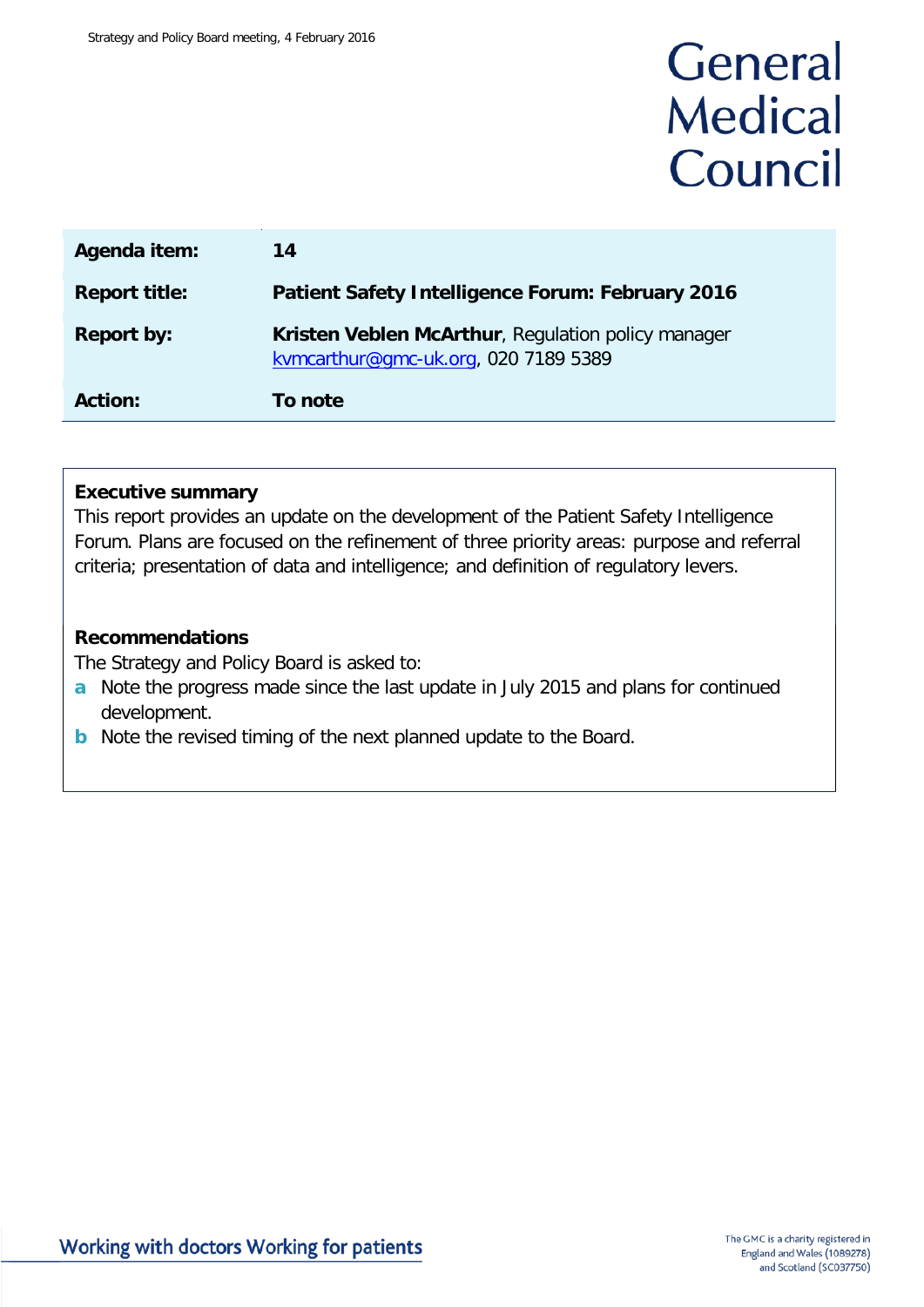### **Issue**

- **1** The Patient Safety Intelligence Forum (PSIF) was established in February 2014. Its purpose is to consider the implications of information from across the GMC where circumstances indicate significant risk to patients or safe medical education and practice. In practice, it reviews regulatory interventions to ensure sufficiency and appropriateness and directs further action as required. The Triage group was established in 2015 to advise PSIF on the sites raised for referral to PSIF, advise on the sufficiency of actions and suggest further action where appropriate. Both groups are supported by the Regulation Policy Team (RPT).
- **2** This paper provides an update on the priority areas identified in the report brought to the Board at its meeting on 22 July 2015.

## Progress and continued development of PSIF

**3** The July 2015 update to the Board included the RPT's plan for continuing to develop PSIF over the subsequent 12 months. There are three priority areas for continued development: clarifying purpose and referral criteria; improving data and intelligence available; and defining regulatory levers.

### Purpose and referral criteria

- **4** We are in the process of reviewing PSIF's terms of reference and how it interacts with the Triage group, data and analytics teams, operational teams and the newly established operational intelligence sharing groups. We held a productive workshop with the Triage group in November 2015 to consider the terms of reference and escalation criteria and have had informative further engagement with teams and several operational sharing groups.
- **5** We are also taking account of recommendation 6 of Moore Stephens' advisory audit report Review of data and intelligence use and gathering, 'Consider adopting a formal framework - such as the National Intelligence Model framework for organisations – with the PSIF role broadly following the role of the Strategic Group. This recommendation will need to be considered in concert with those groups internally that would take on the tactical and operational elements of the National Intelligence Model and we are in the process of engaging broadly with colleagues around the organisation.
- **6** Through workshops and engagement we have already identified some recommended changes to the terms of reference for both groups and these, together with any changes that arise from this recommendation, will be presented to PSIF and the Triage group in the first half of 2016.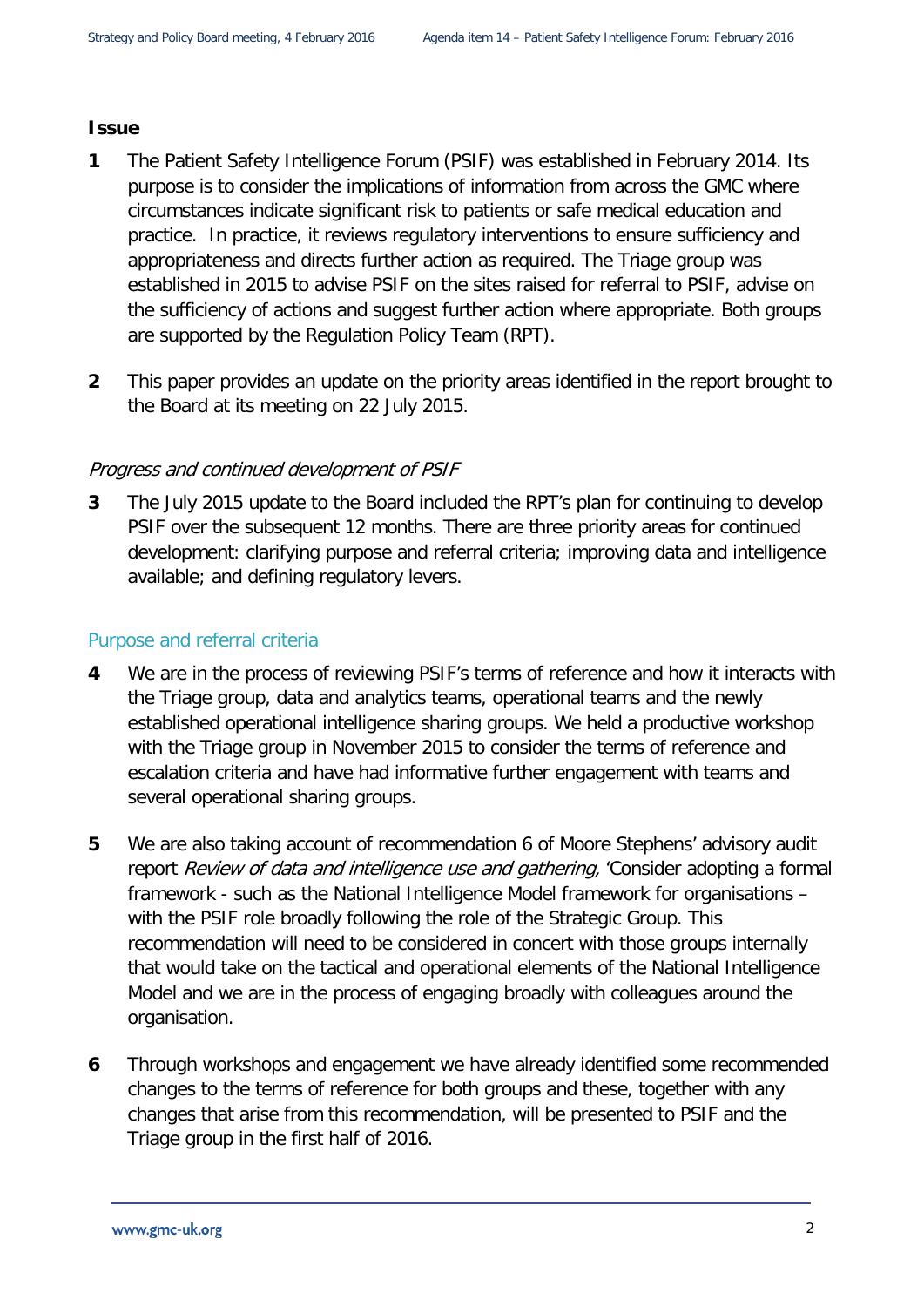## Data and intelligence

- **7** The Intelligence and Insight Unit and Data Strategy Team are continuing to progress three projects that will allow the RPT to present PSIF with improved data and intelligence. This will include what and how information is presented to the membership and the development of a risk-based model for referral.
- **8** The RPT is providing feedback to the Data strategy team as they work to develop a 'common and core dashboard' that will allow us to more easily and reliably assemble high-quality information for Triage and PSIF to consider. Additionally, there is a project to improve the way the organisation captures qualitative intelligence. We expect to be able to refine the templates presented to Triage and PSIF once the dashboard is live in March 2016.
- **9** The Intelligence and Insight Unit is continuing working on the pilot phase of the Intelligence model, which will allow us to derive actionable insight around specific areas of risk or 'harms'. In 2016 PSIF will begin to consider the insights identified for each 'harm' that has been analysed by the intelligence model and will help the organisation determine the size, scale and nature of an appropriate regulatory response.
- **10** More immediately we will be considering the insight provided by the recently published State of medical education and practice in the UK report 2015 and the role PSIF could play in considering its findings. Through this and the Intelligence model we will be able to provide PSIF intelligence to allow it to consider the strategic implications of patterns and themes to improve the effectiveness of our regulatory activities and policies.

### Regulatory levers

- **11** The RPT has is developing a map of the GMC's regulatory powers, both those set out in statute and the actions we may take outside our statutory power, for example exercising influence or sharing information. By clarifying the GMC's powers we will be better able to consider the effectiveness of our response and to intelligence and the circumstances in which we employ our statutory and non-statutory powers.
- **12** We are considering the relative impact of these interventions and where and how these actions may overlap or are affected by other organisations' levers, or vice versa. In addition to clearly defining our levers, we are seeking to define the circumstances in which they are currently employed.
- **13** In anticipation of the emerging findings of the intelligence model in late 2016, we are also exploring whether it is possible to differentiate the powers we use in reaction to a situation where we can evidence an adverse incident from the actions we may be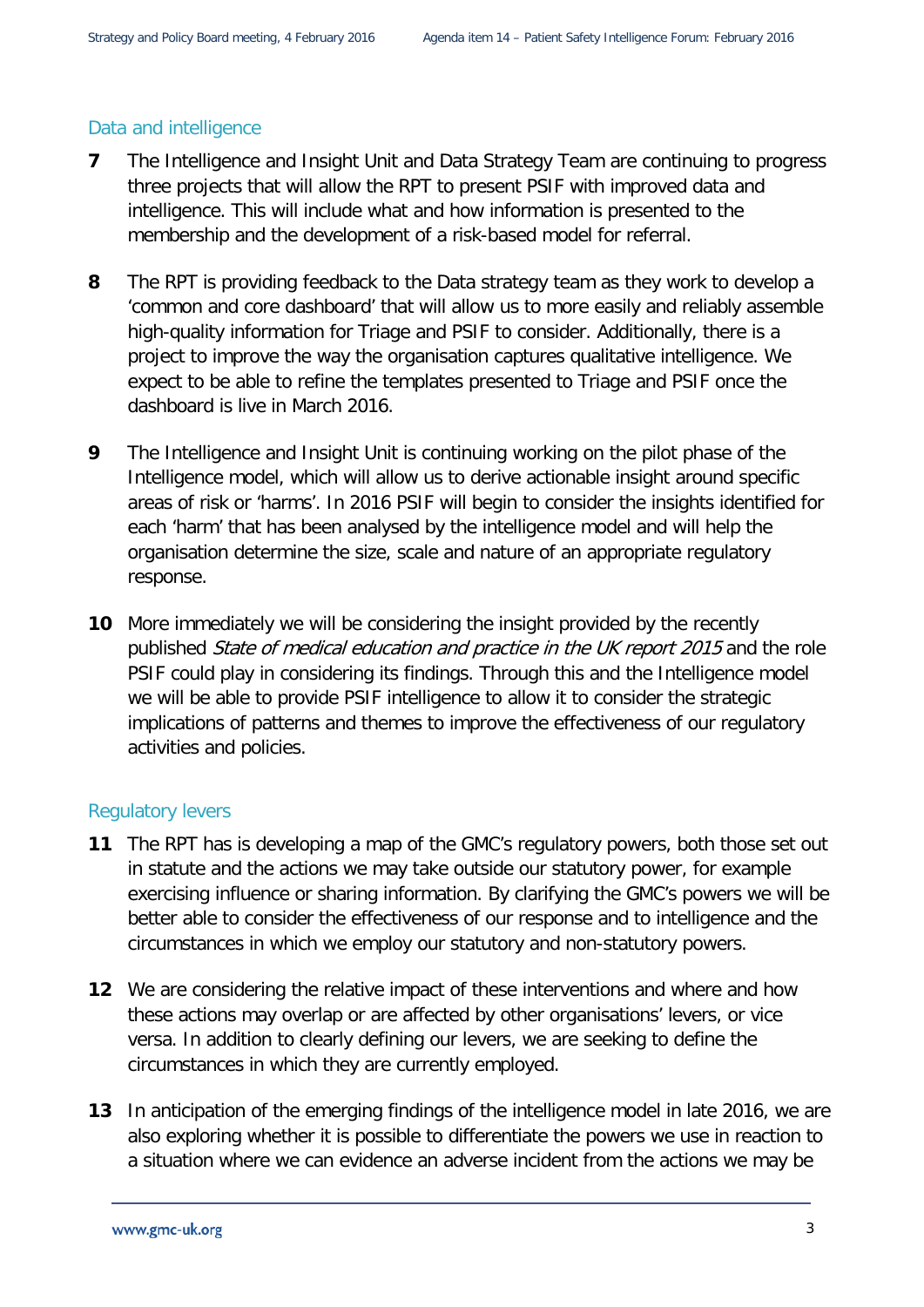able to take proactively in circumstance where a level of risk can be identified, but an adverse incident or situation has not yet arisen.

- **14** We will also be taking account of recommendation 10 of the Review of data and intelligence use and gathering, 'Develop responses to key sets of intelligence at strategic, tactical and operational levels. The National Intelligence Model could provide a framework for what the response should be.'
- **15** We are consulting widely with staff across the organisation on this project and will be presenting our findings to a Directors' meeting in the first half of 2016.

#### Progress in other areas

- **16** In addition to the progress outlined above, in the last six months we have:
	- **a** Enabled coordinated action in relation to emerging situations where we have viewed there to be potential risk to patient safety.
	- **b** Refined the referral criteria used to raise sites for discussion at Triage and PSIF.
	- **c** Piloted decision trees in the Triage group.
	- **d** Brought greater consistency to Triage group recommendations by defining four standard recommendations.
	- **e** Begun tracking the percentage of Triage group recommendations that are accepted by PSIF. Of 41 recommendations made in the last three meetings, 90 percent have been accepted without change or with minor amendments.
	- **f** Engaged with Care Quality Commission (CQC) and the Chief Inspector of Hospitals, who has attended a PSIF meeting, to discuss what we are trying to achieve through PSIF and areas where further cooperation or information sharing may be mutually beneficial.
	- **g** Begun strategic discussions in Triage and PSIF about how we could consider practice environments where our data is more difficult to coordinate.
	- **h** Continued to work with data teams to streamline our processes for gathering information as much as possible to minimise the impact of our reporting requirements.

### Future reporting

**17** When the Board agreed to establish PSIF in February 2014, we committed to provide an update on progress every six months; this is the third of these updates. Taking